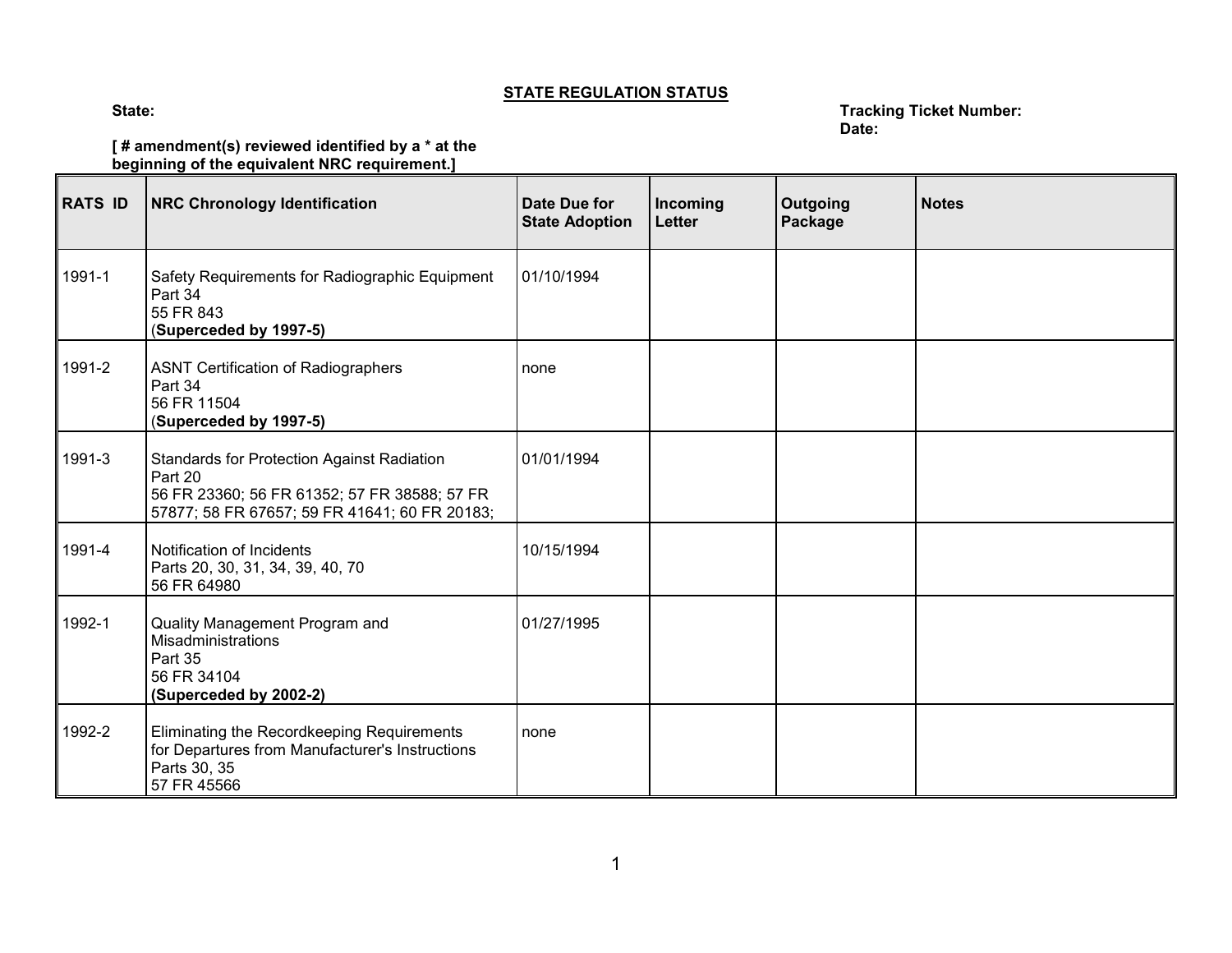| <b>RATS ID</b> | <b>NRC Chronology Identification</b>                                                                                                                           | <b>Date Due for</b><br><b>State Adoption</b> | Incoming<br>Letter | Outgoing<br>Package | <b>Notes</b> |
|----------------|----------------------------------------------------------------------------------------------------------------------------------------------------------------|----------------------------------------------|--------------------|---------------------|--------------|
| 1993-1         | Decommissioning Recordkeeping and License<br>Termination: Documentation Additions [Restricted<br>areas and spill sites]<br>Parts 30, 40<br>58 FR 39628         | 10/25/1996                                   |                    |                     |              |
| 1993-2         | Licensing and Radiation Safety Requirements for<br>Irradiators<br>Part 36<br>58 FR 7715                                                                        | 07/01/1996                                   |                    |                     |              |
| 1993-3         | Definition of Land Disposal and Waste Site QA<br>Program<br>Part 61<br>58 FR 33886                                                                             | 07/22/1996                                   |                    |                     |              |
| 1994-1         | Self-Guarantee as an Additional Financial<br>Mechanism<br>Parts 30, 40, 70<br>58 FR 68726; 59 FR 1618                                                          | none                                         |                    |                     |              |
| 1994-2         | Uranium Mill Tailings Regulations: Conforming<br>NRC Requirements to EPA Standards<br>Part 40<br>59 FR 28220                                                   | 07/01/1997                                   |                    |                     |              |
| 1994-3         | Timeliness in Decommissioning Material Facilities<br>Parts 30, 40, 70<br>59 FR 36026                                                                           | 08/15/1997                                   |                    |                     |              |
| 1995-1         | Preparation, Transfer for Commercial Distribution,<br>and Use of Byproduct Material for Medical Use<br>Parts 30, 32, 35<br>59 FR 61767; 59 FR 65243; 60 FR 322 | 01/01/1998                                   |                    |                     |              |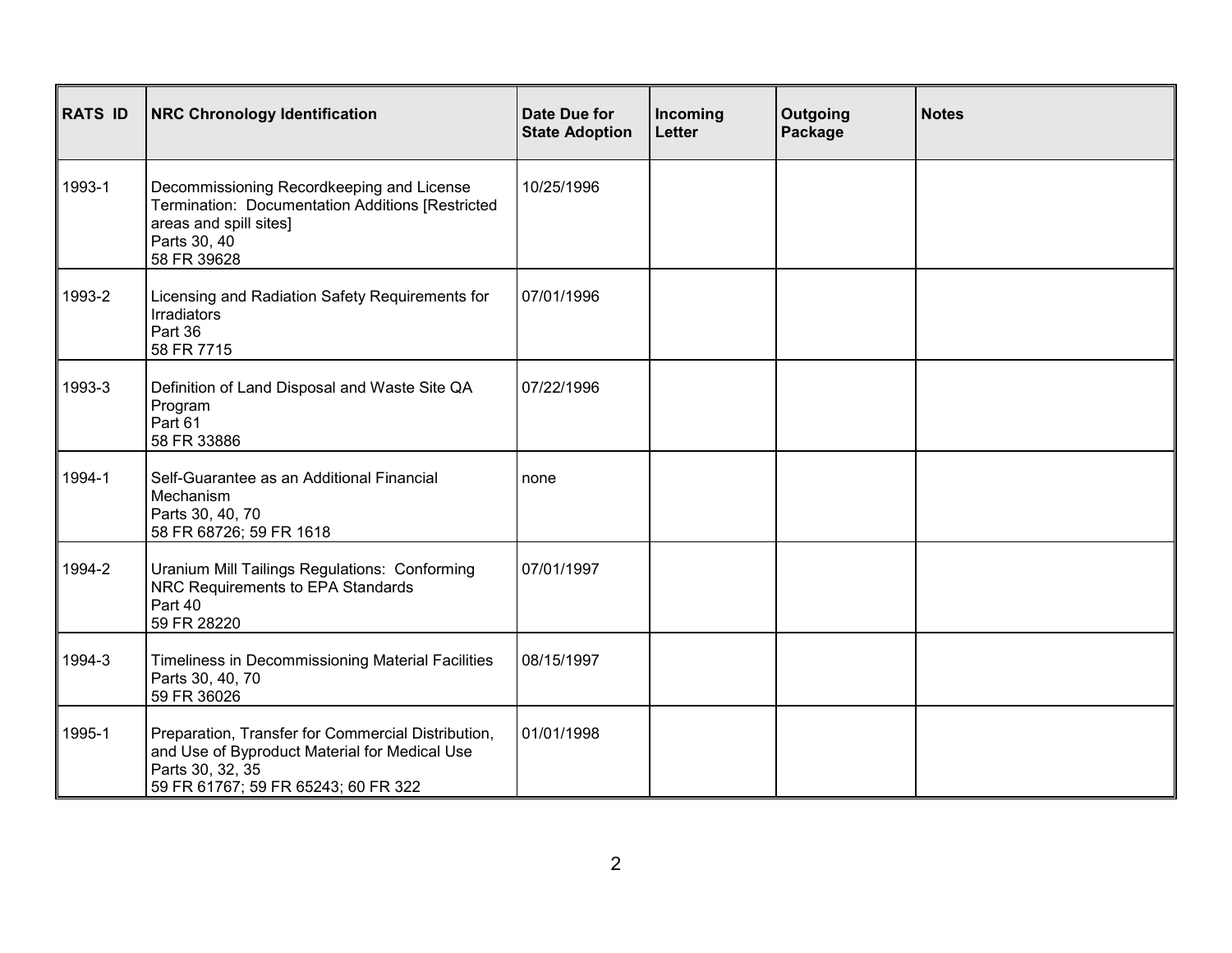| <b>RATS ID</b> | <b>NRC Chronology Identification</b>                                                                                                                   | Date Due for<br><b>State Adoption</b> | Incoming<br>Letter | Outgoing<br>Package | <b>Notes</b> |
|----------------|--------------------------------------------------------------------------------------------------------------------------------------------------------|---------------------------------------|--------------------|---------------------|--------------|
| 1995-2         | Frequency of Medical Examinations for Use of<br><b>Respiratory Protection Equipment</b><br>Part 20<br>60 FR 7900                                       | 03/13/1998                            |                    |                     |              |
| 1995-3         | Low-Level Waste Shipment Manifest Information<br>and Reporting<br>Parts 20, 61<br>60 FR 15649; 60 FR 25983                                             | 03/01/1998                            |                    |                     |              |
| 1995-4         | Performance Requirements for Radiography<br>Equipment<br>Part 34<br>60 FR 28323<br>(Superceded by 1997-5)                                              | 06/30/1998                            |                    |                     |              |
| 1995-5         | Radiation Protection Requirements: Amended<br>Definitions and Criteria<br>Parts 19, 20<br>60 FR 36038                                                  | 08/14/1998                            |                    |                     |              |
| 1995-6         | <b>Clarification of Decommissioning Funding</b><br>Requirements<br>Parts 30, 40, 70<br>60 FR 38235                                                     | 11/24/1998                            |                    |                     |              |
| 1995-7         | Medical Administration of Radiation and Radioactive 10/20/1998<br><b>Materials</b><br>Parts 20, 35<br>60 FR 48623<br>(Superceded by 2002-2 and 2005-2) |                                       |                    |                     |              |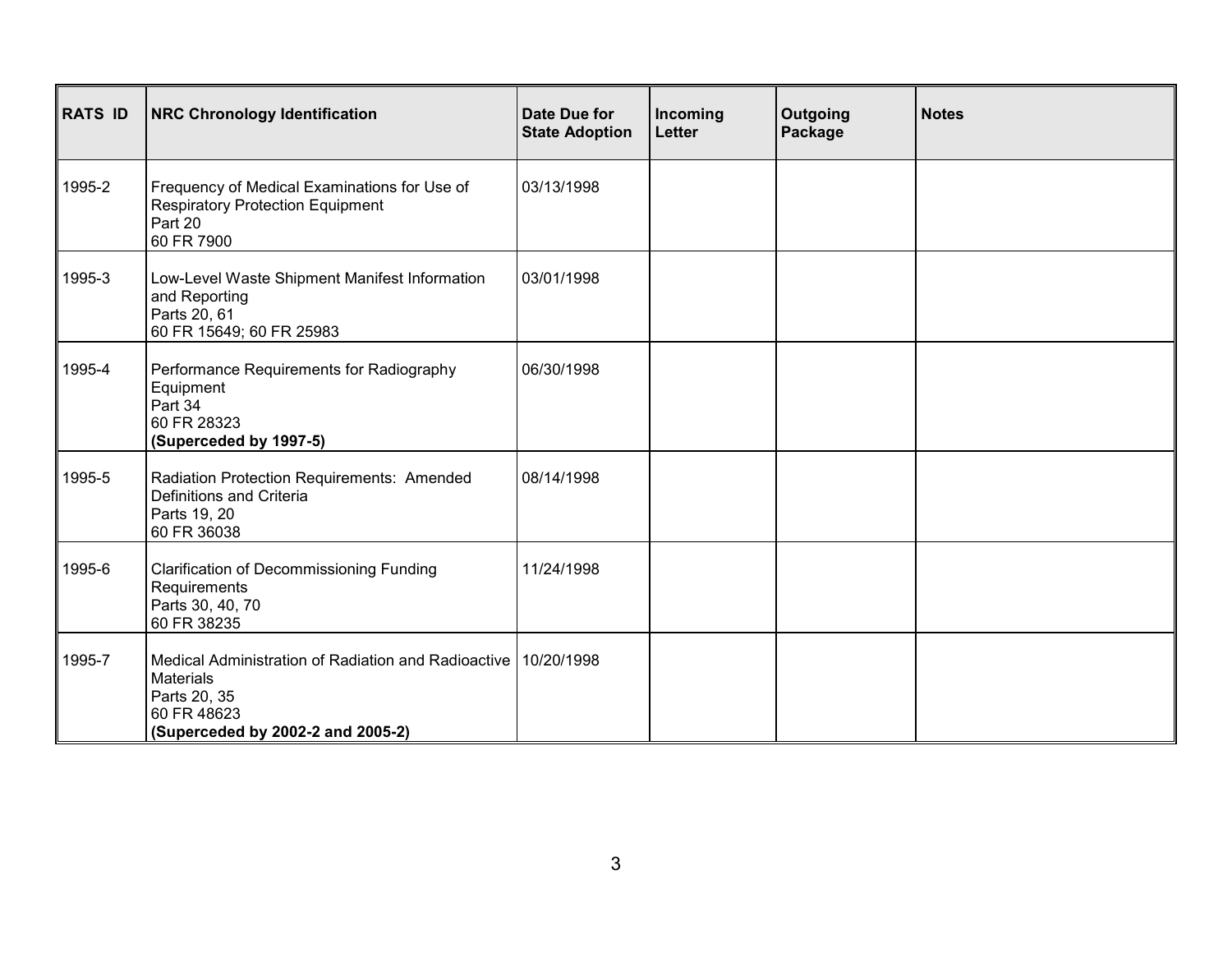| <b>RATS ID</b> | <b>NRC Chronology Identification</b>                                                                                                                   | Date Due for<br><b>State Adoption</b> | Incoming<br>Letter | Outgoing<br>Package | <b>Notes</b> |
|----------------|--------------------------------------------------------------------------------------------------------------------------------------------------------|---------------------------------------|--------------------|---------------------|--------------|
| 1996-1         | Compatibility with the International Atomic Energy<br>Agency<br>Part 71<br>60 FR 50248; 61 FR 28724<br>(Superceded by 2004-1)                          | 04/01/1999                            |                    |                     |              |
| 1996-2         | One Time Extension of Certain Byproduct, Source<br>and Special Nuclear Materials Licenses<br>Parts 30, 40, 70<br>61 FR 1109                            | 02/15/1999                            |                    |                     |              |
| 1996-3         | Termination or Transfer of Licensed Activities:<br>Record keeping Requirements<br>Parts 20, 30, 40, 61, 70<br>61 FR 24669                              | 06/17/1999                            |                    |                     |              |
| 1997-1         | Resolution of Dual Regulation of Airborne Effluents<br>of Radioactive Materials; Clean Air Act<br>Part 20<br>61 FR 65120                               | 01/9/2000                             |                    |                     |              |
| 1997-2         | Recognition of Agreement State Licenses in Areas<br>Under Exclusive Federal Jurisdiction Within an<br><b>Agreement State</b><br>Part 150<br>62 FR 1662 | 02/27/2000                            |                    |                     |              |
| 1997-3         | Criteria for the Release of Individuals Administered<br>Radioactive Material<br>Parts 20, 35<br>62 FR 4120                                             | 05/29/2000                            |                    |                     |              |
| 1997-4         | <b>Fissile Material Shipments and Exemptions</b><br>Part 71<br>62 FR 5907<br>(Superceded by 2004-1)                                                    | 02/10/2000                            |                    |                     |              |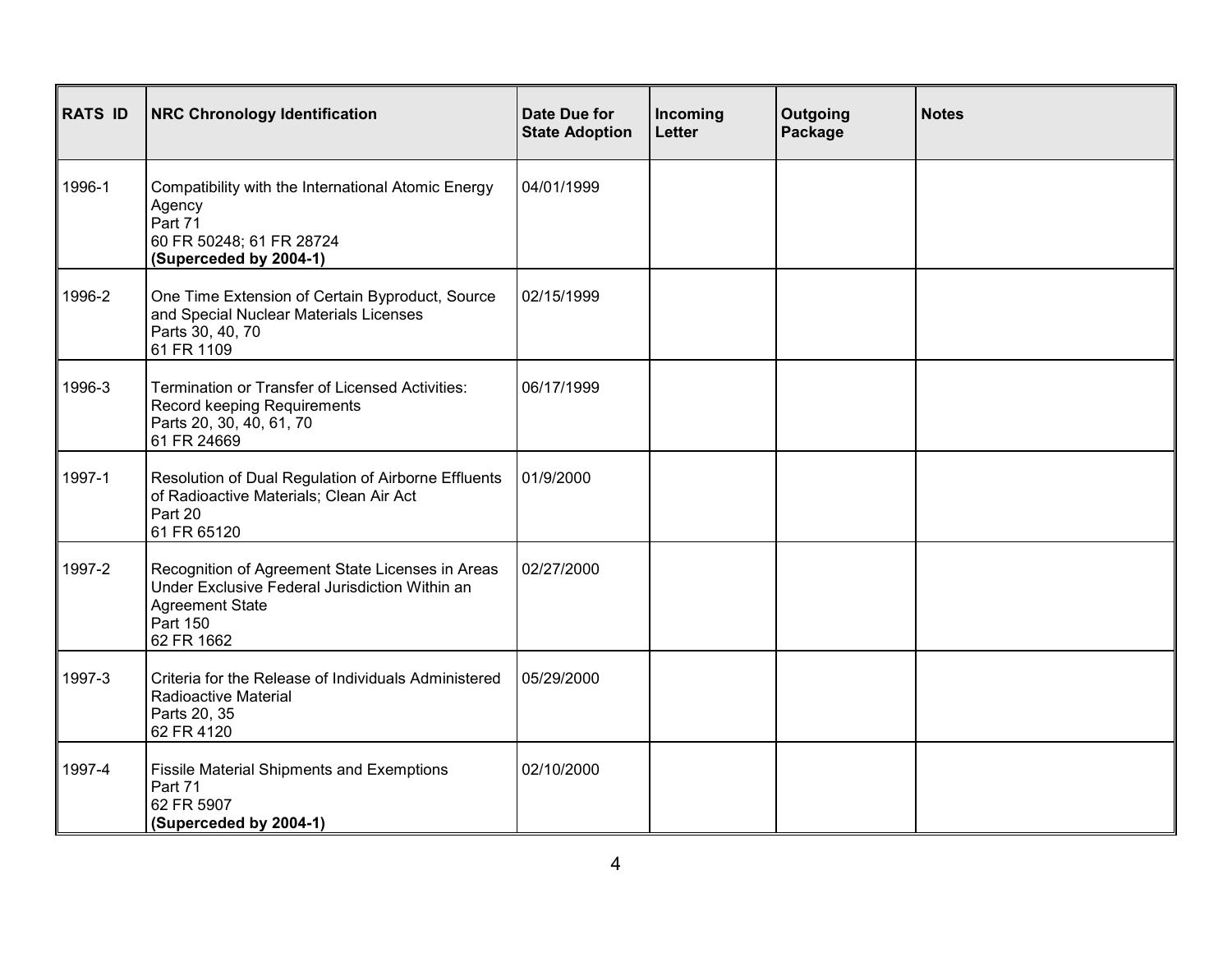| <b>RATS ID</b> | <b>NRC Chronology Identification</b>                                                                                                                      | <b>Date Due for</b><br><b>State Adoption</b> | Incoming<br><b>Letter</b> | Outgoing<br>Package | <b>Notes</b> |
|----------------|-----------------------------------------------------------------------------------------------------------------------------------------------------------|----------------------------------------------|---------------------------|---------------------|--------------|
| 1997-5         | Licenses for Industrial Radiography and Radiation<br>Safety Requirements for Industrial Radiography<br>Operations<br>Parts 30, 34, 71, 150<br>62 FR 28947 | 06/27/2000                                   |                           |                     |              |
| 1997-6         | Radiological Criteria for License Termination<br>Parts 20, 30, 40, 70<br>62 FR 39057                                                                      | 08/20/2000                                   |                           |                     |              |
| 1997-7         | Exempt Distribution of a Radioactive Drug<br>Containing One Micro curie of Carbon-14 Urea<br>Part 30<br>62 FR 63634                                       | 01/02/2001                                   |                           |                     |              |
| 1998-1         | Deliberate Misconduct by Unlicensed Persons<br>Parts 30, 40, 61, 70, 71, 150<br>63 FR 1890; 63 FR 13773                                                   | 02/12/2001                                   |                           |                     |              |
| 1998-2         | Self-Guarantee of Decommissioning Funding by<br>Nonprofit and Non-Bond-Issuing Licensees<br>Parts 30, 40, 70<br>63 FR 29535                               | 07/01/2001                                   |                           |                     |              |
| 1998-3         | License Term for Medical Use Licenses<br>Part 35<br>63 FR 31604<br>(Superceded by 2002-2)                                                                 | 07/10/2001                                   |                           |                     |              |
| 1998-4         | Licenses for Industrial Radiography and Radiation<br>Safety Requirements for Industrial Radiographic<br>Operations<br>Part 34<br>63 FR 37059              | 07/09/2001                                   |                           |                     |              |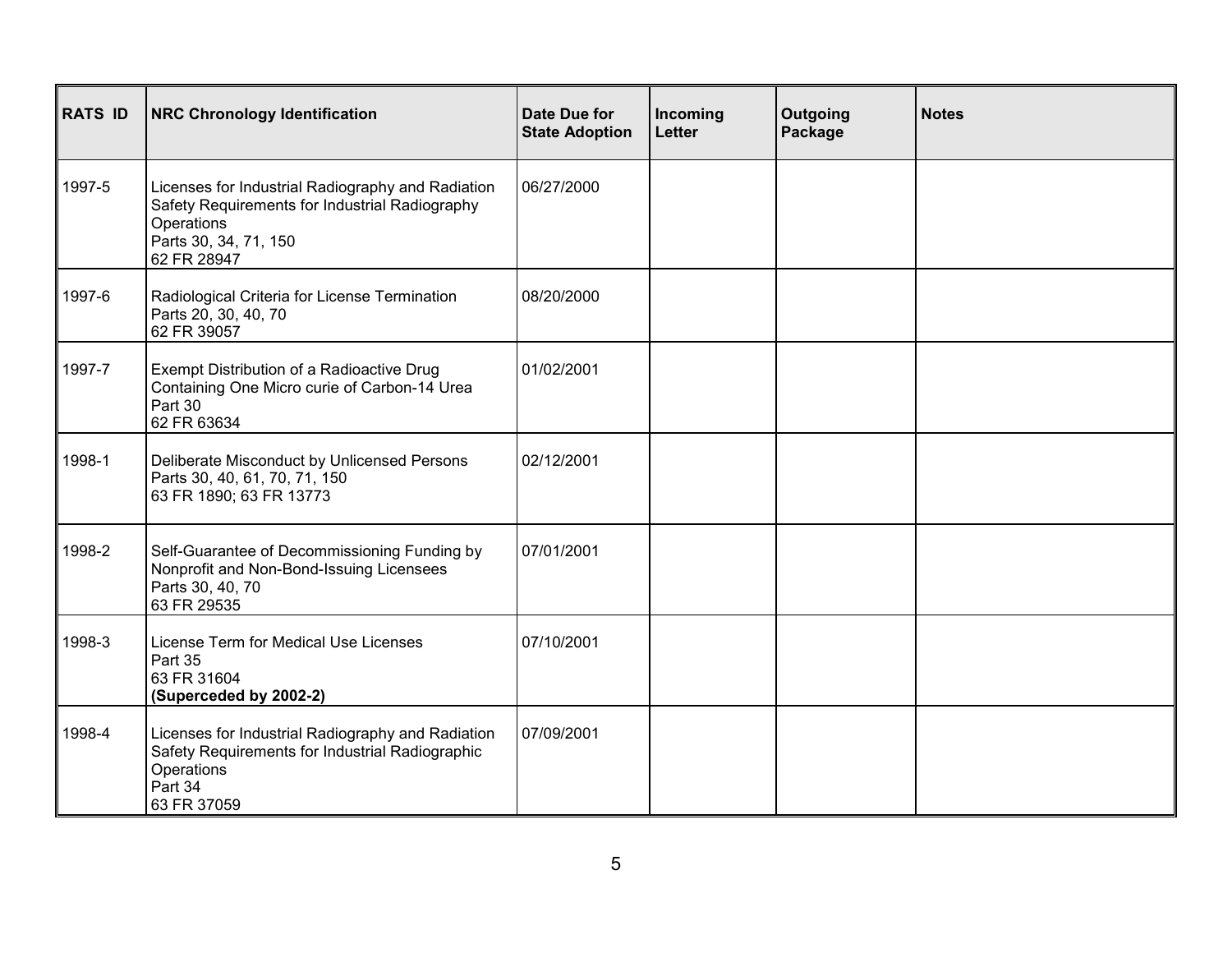| <b>RATS ID</b> | <b>NRC Chronology Identification</b>                                                                                                                         | Date Due for<br><b>State Adoption</b> | Incoming<br>Letter | Outgoing<br>Package | <b>Notes</b> |
|----------------|--------------------------------------------------------------------------------------------------------------------------------------------------------------|---------------------------------------|--------------------|---------------------|--------------|
| 1998-5         | Minor Corrections, Clarifying Changes, and a Minor<br>Policy Change<br>Parts 20, 32, 35, 36, 39<br>63 FR 39477; 63 FR 45393                                  | 10/26/2001                            |                    |                     |              |
| 1998-6         | Transfer for Disposal and Manifests: Minor<br><b>Technical Conforming Amendment</b><br>Part 20<br>63 FR 50127                                                | 11/20/2001                            |                    |                     |              |
| 1999-1         | Radiological Criteria for License Termination of<br><b>Uranium Recovery Facilities</b><br>Part 40<br>64 FR 17506                                             | 06/11/2002                            |                    |                     |              |
| 1999-2         | Requirements for Those Who Possess Certain<br>Industrial Devices Containing Byproduct Material to<br>Provide Requested Information<br>Part 31<br>64 FR 42269 | 10/04/2002                            |                    |                     |              |
| 1999-3         | Respiratory Protection and Controls to Restrict<br>Internal Exposure<br>Part 20<br>64 FR 54543; 64 FR 55524                                                  | 02/02/2003                            |                    |                     |              |
| 2000-1         | Energy Compensation Sources for Well Logging<br>and Other Regulatory Clarifications<br>Part 39<br>65 FR 20337                                                | 05/17/2003                            |                    |                     |              |
| 2000-2         | New Dosimetry Technology<br>Parts 34, 36, 39<br>65 FR 63750                                                                                                  | 01/08/2004                            |                    |                     |              |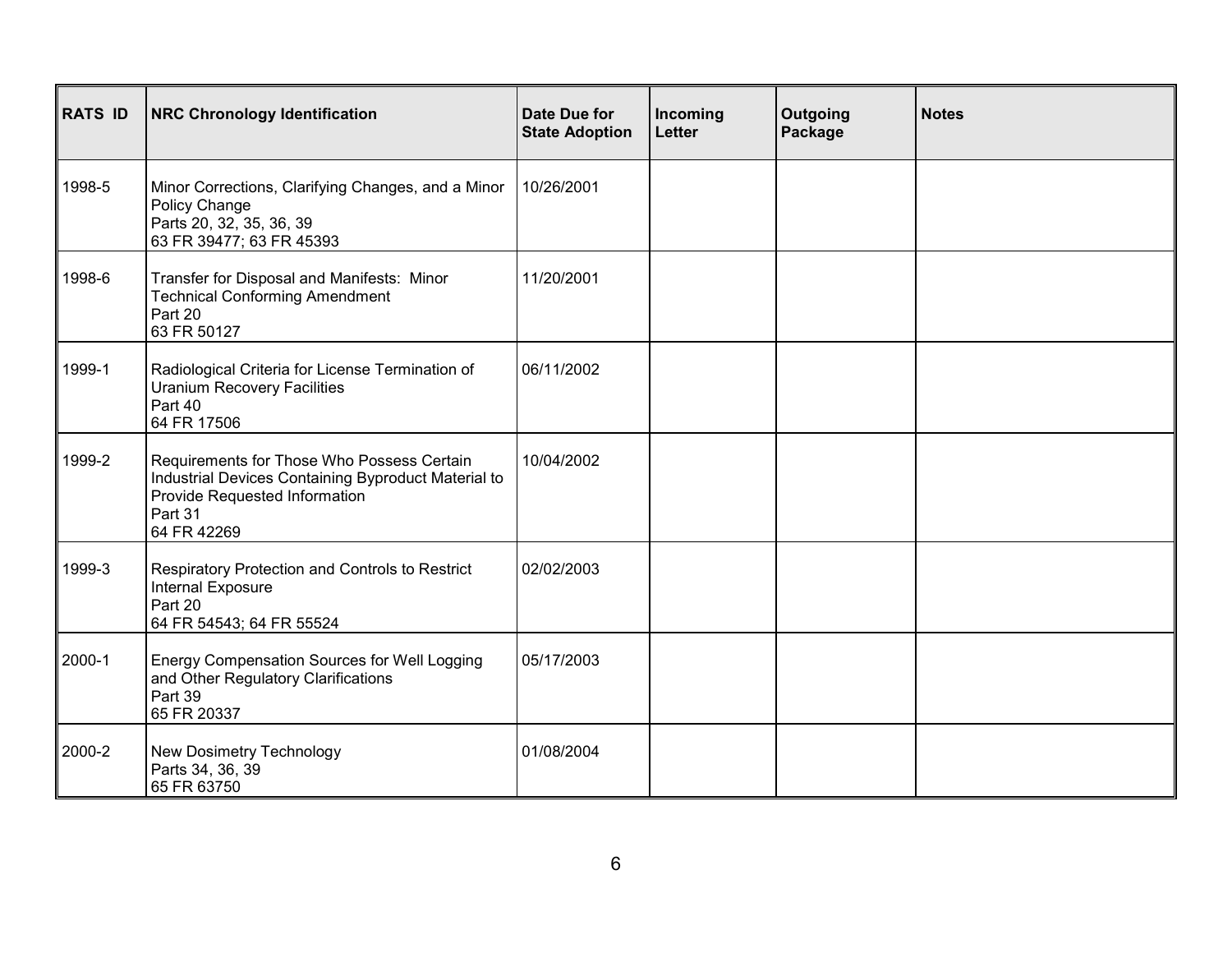| <b>RATS ID</b> | <b>NRC Chronology Identification</b>                                                                                               | Date Due for<br><b>State Adoption</b> | Incoming<br><b>Letter</b> | Outgoing<br>Package | <b>Notes</b> |
|----------------|------------------------------------------------------------------------------------------------------------------------------------|---------------------------------------|---------------------------|---------------------|--------------|
| 2001-1         | Requirements for Certain Generally Licensed<br>Industrial Devices Containing Byproduct Material<br>Parts 30, 31, 32<br>65 FR 79162 | 02/16/2004                            |                           |                     |              |
| 2002-1         | Revision of the Skin Dose Limit<br>Part 20<br>67 FR 16298                                                                          | 04/05/2005                            |                           |                     |              |
| 2002-2         | Medical Use of Byproduct Material<br>Parts 20, 32, 35<br>67 FR 20249                                                               | 10/24/2005                            |                           |                     |              |
| 2003-1         | <b>Financial Assurance for Materials Licensees</b><br>Parts 30, 40, 70<br>68 FR 57327                                              | 12/03/2006                            |                           |                     |              |
| 2004-1         | Compatibility With IAEA Transportation Safety<br>Standards and Other Transportation Safety<br>Amendments<br>Part 71<br>69 FR 3697  | 10/01/2007                            |                           |                     |              |
| 2005-1         | Security Requirements for Portable Gauges<br><b>Containing Byproduct Material</b><br>Part 30<br>70 FR 2001                         | 07/11/2008                            |                           |                     |              |
| 2005-2         | Medical Use of Byproduct Material - Recognition of<br><b>Specialty Boards</b><br>Part 35<br>70 FR 16336; 71 FR 1926                | 04/29/2008                            |                           |                     |              |
| 2005-3         | Increased Controls for Risk-Significant Radioactive<br>Sources (NRC Order EA-05-090)<br>70 FR 72128                                | 12/01/2005                            |                           |                     |              |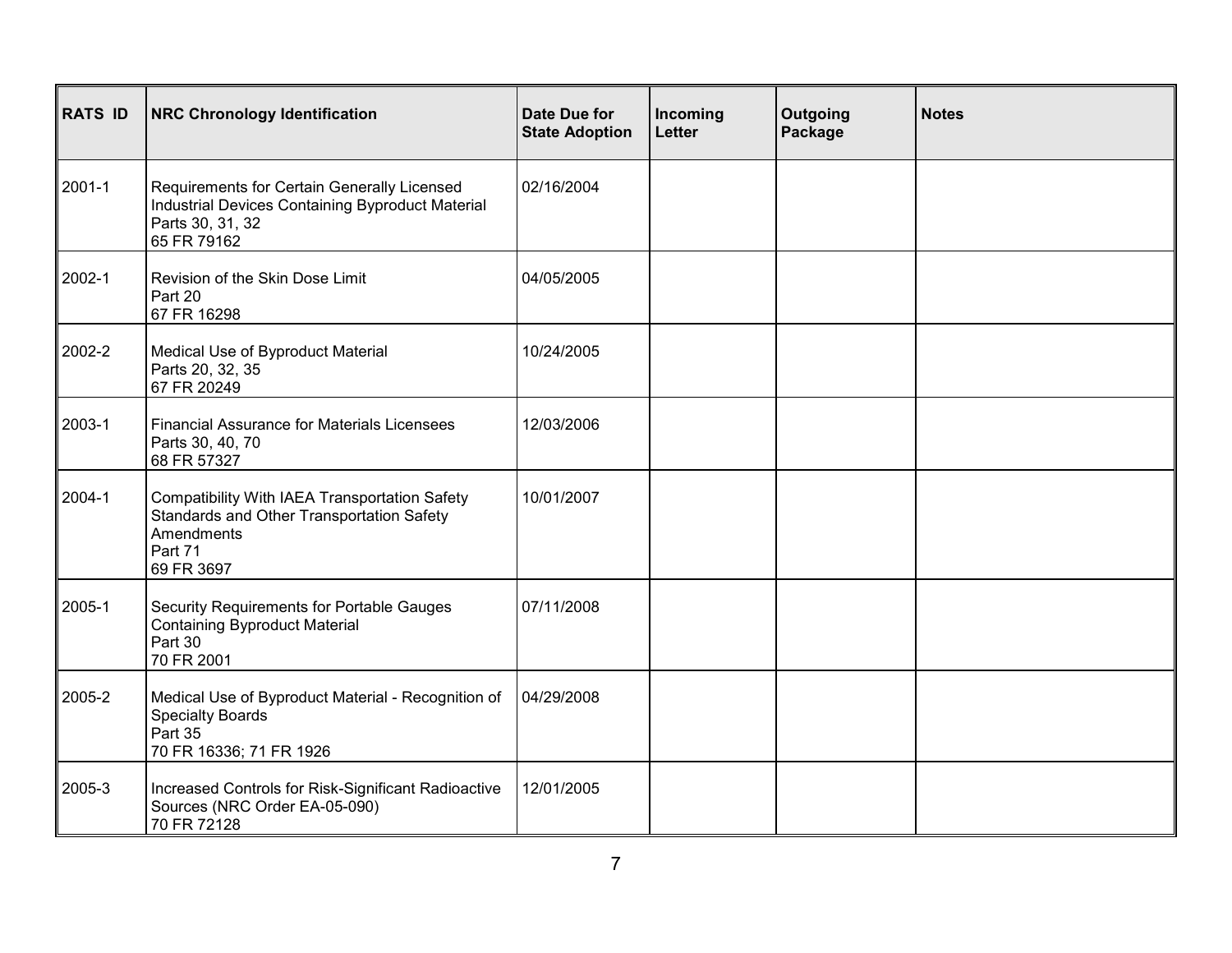| <b>RATS ID</b> | <b>NRC Chronology Identification</b>                                                                                                                                                         | Date Due for<br><b>State Adoption</b> | Incoming<br>Letter | Outgoing<br>Package | <b>Notes</b> |
|----------------|----------------------------------------------------------------------------------------------------------------------------------------------------------------------------------------------|---------------------------------------|--------------------|---------------------|--------------|
| 2006-1         | <b>Minor Amendments</b><br>Parts 20, 30, 32, 35, 40 and 70<br>71 FR 15005                                                                                                                    | 03/27/2009                            |                    |                     |              |
| 2006-2         | National Source Tracking System - Serialization<br>Requirements<br>Part 32 with reference to Part 20 Appendix E<br>71 FR 65685                                                               | 02/06/2007                            |                    |                     |              |
| 2006-3         | National Source Tracking System<br>Part 20<br>71 FR 65685, 72 FR 59162                                                                                                                       | 01/31/2009                            |                    |                     |              |
| 2007-1         | Medical Use of Byproduct Material - Minor<br><b>Corrections and Clarifications</b><br>Parts 32 and 35<br>72 FR 45147, 54207                                                                  | 10/29/2010                            |                    |                     |              |
| 2007-2         | Exemptions From Licensing, General Licenses, and<br>Distribution of Byproduct Material: Licensing and<br><b>Reporting Requirements</b><br>Parts 30, 31, 32, 150<br>72 FR 58473               | 12/17/2010                            |                    |                     |              |
| 2007-3         | Requirements for Expanded Definition of Byproduct<br>Material<br>Parts 20, 30, 31, 32, 33, 35, 61, 150<br>72 FR 55864                                                                        | 11/30/2010                            |                    |                     |              |
| 2007-4         | Order Imposing Fingerprinting Requirements and<br>Criminal History Records Check Requirements for<br>Unescorted Access to Certain Radioactive Material<br>NRC Order EA-07-305<br>72 FR 70901 | 06/05/2008                            |                    |                     |              |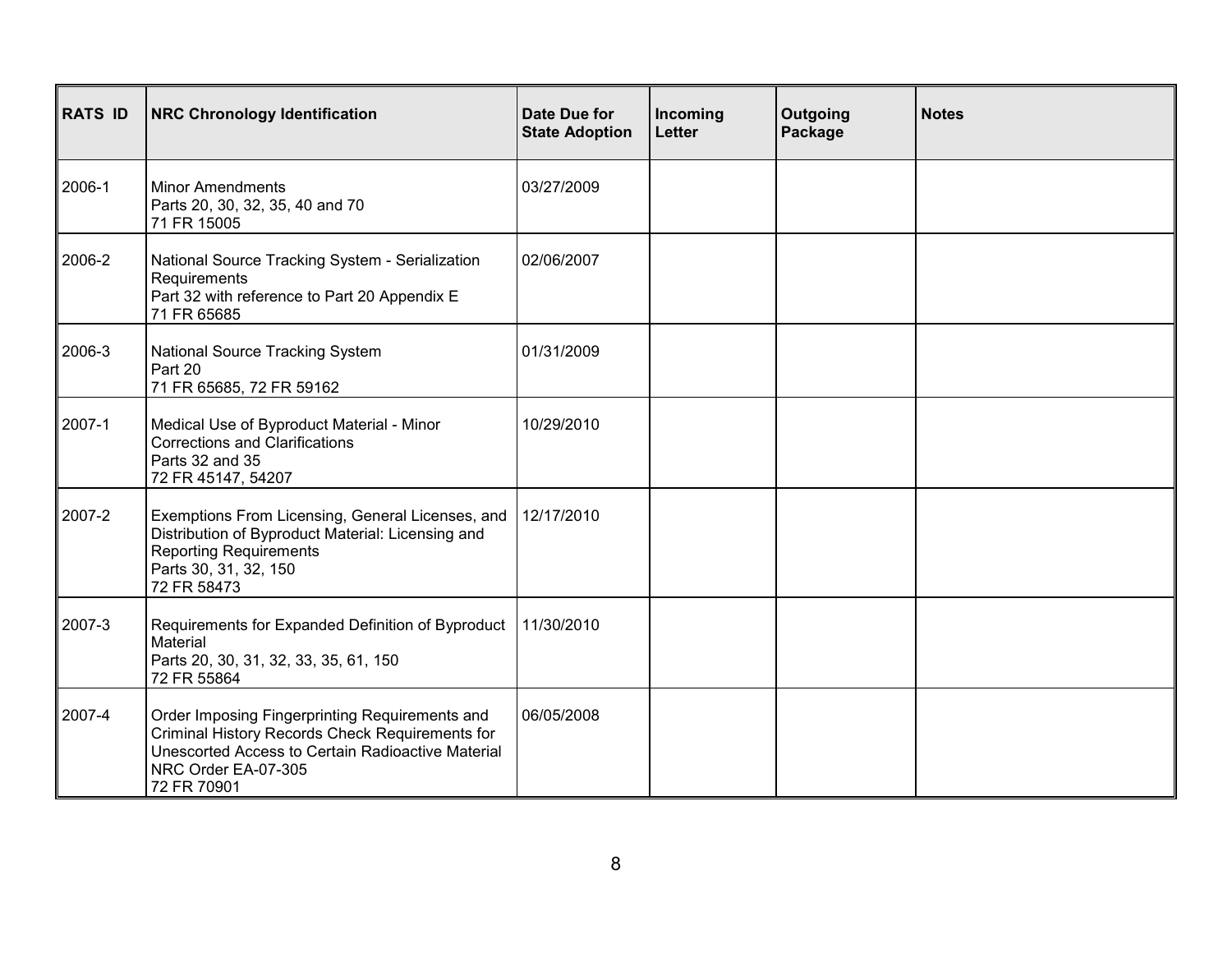| <b>RATS ID</b> | <b>NRC Chronology Identification</b>                                                                                                | Date Due for<br><b>State Adoption</b> | Incoming<br>Letter | Outgoing<br>Package | <b>Notes</b> |
|----------------|-------------------------------------------------------------------------------------------------------------------------------------|---------------------------------------|--------------------|---------------------|--------------|
| 2008-1         | Occupational Dose Records, Labeling Containers,<br>and Total Effective Dose Equivalent<br>Parts 19, 20<br>72 FR 68043               | 02/15/2011                            |                    |                     |              |
| 2009-1         | Medical Use of Byproduct Material - Authorized<br>User Clarification<br>Part 35<br>74 FR 33901                                      | 09/28/2012                            |                    |                     |              |
| 2011-1         | Decommissioning Planning<br>Parts 20, 30, 40, 70<br>76 FR 35512                                                                     | 12/17/2015                            |                    |                     |              |
| 2011-2         | Licenses, Certifications, and Approvals for Materials   11/14/2014<br>Licensees<br>Parts 30, 36, 39, 40, 70, and 150<br>76 FR 56951 |                                       |                    |                     |              |
| 2012-1         | Change of Compatibility of 10 CFR 31.5 and 31.6<br>(See RATS ID: 2001-1 for Rule text)<br>77 FR 3640                                | 01/25/2015                            |                    |                     |              |
| 2012-2         | Advance Notification to Native American Tribes of<br>Transportation of Certain Types of Nuclear Waste<br>Part 71<br>77 FR 34194     | 08/10/2015                            |                    |                     |              |
| 2012-3         | <b>Technical Corrections</b><br>Part 30, 34, 40 and 71<br>77 FR 39899                                                               | 08/06/2015                            |                    |                     |              |
| 2012-4         | Requirements for Distribution of Byproduct Material<br>Parts 30, 31, 32, 40 and 70<br>77 FR 43666                                   | 10/23/2015                            |                    |                     |              |